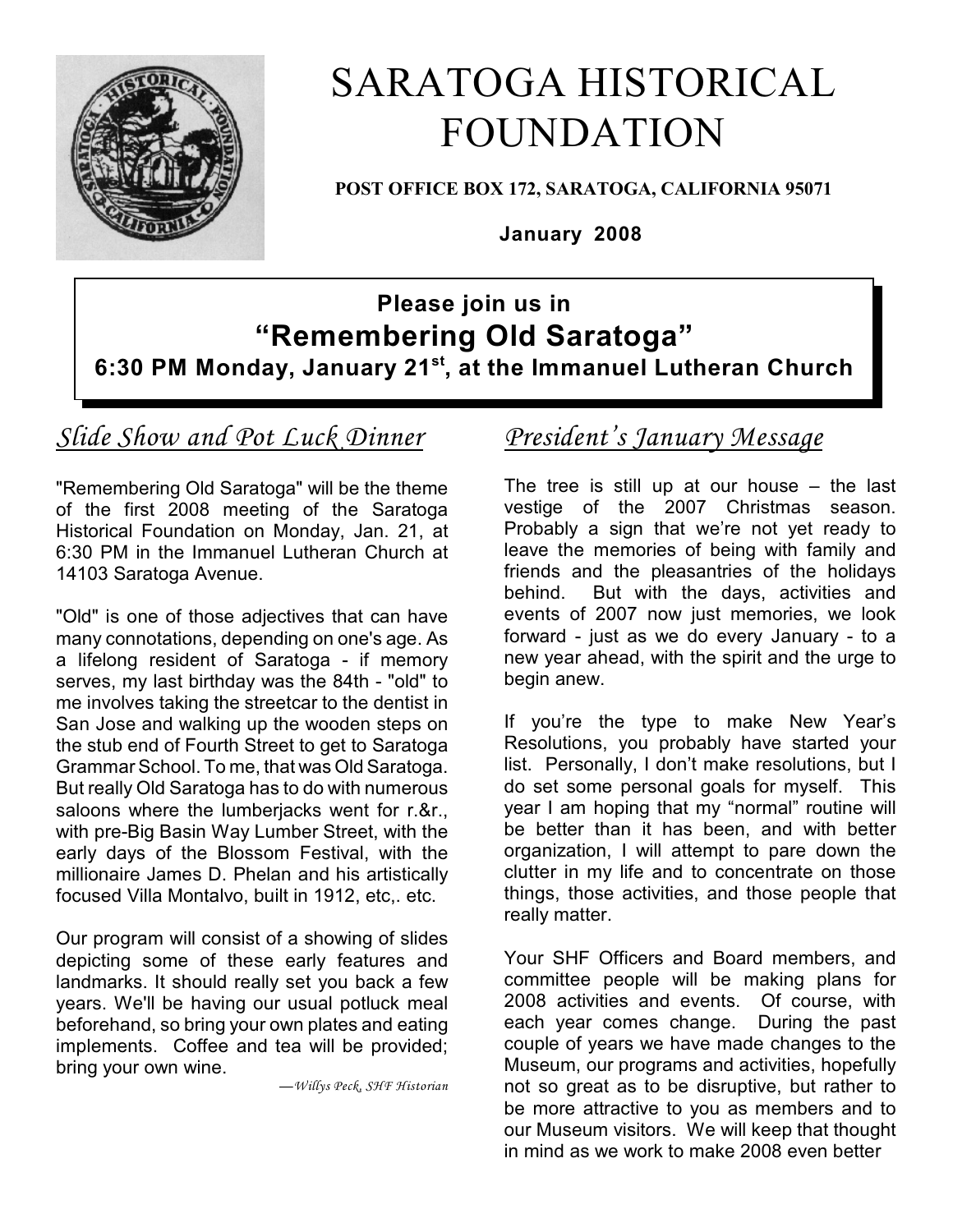than 2007. Those of you who frequent our website will see change there as well. Our very capable and creative webmaster, Jeff Johnson, has made suggestions that will make this popular Internet destination even more attractive and educational.

What our Saratoga Historical Foundation will not change is our commitment to our mission – to preserve, to showcase, and to promote the historical legacy of Saratoga. The Saratoga History Museum has been, and will continue to be, an attractive educational resource, and will hopefully provide to our friends, neighbors, visitors, and others, a sense of place, and a sense of pride.

By now, you have received your membership renewal notice, and if you have already sent it in, thank you! But if not, please take a moment and do so now.

Happy New Year! *---Chuck Schoppe* 

### *Mustard Faire – Sunday, February 10*

Saratoga's historic Warner Hutton House and the Heritage Orchard - probably the last remaining orchard in Saratoga – will be the location of the  $7<sup>th</sup>$  annual Mustard Faire, presented by the Saratoga Heritage Preservation Commission and co-sponsored by your SHF. This event will occur a week later than in years past so that it does not conflict with Super Bowl Sunday! Timed for the lavish display of the mustard plant in flower about that time, this popular event always attracts a large crowd, and our plans are to produce an equally exciting event this time.

Activities and displays will include history reenactments, local artists, arts & crafts, a variety of musical groups and folk-dancers with live music, Rick and Ann Waltonsmith's donkey cart rides through the orchard, many antique cars, old farm equipment and tractors, wine tasting by local winemakers, food vendors, informational tours of the Heritage Orchard, and much more. Your Saratoga Historical

Foundation will feature the Saratoga pioneer James McWilliams family and house. This event is especially popular with kids, so if you are looking for an excuse to get out with the kids or grandkids, this is it! Our own Betty Peck will be there representing Mother Earth!

The Heritage Orchard is located at the corner of Fruitvale and Saratoga Avenues near the library and the Saratoga Civic Center. This one-day event will be held between 11AM and 3PM. In case of rain the event will be cancelled and not rescheduled. However, in years past we've enjoyed dry weather, so let's hope for yet another sunny day! Local press coverage of previous events may be seen by pointing your Internet browser to: [http://www.svcn.com/archives/saratoganews/2](file:///|//h) [0060215/](file:///|//h). For answers to your questions call Mechanicals Chairperson Chuck Schoppe, or 2008 Mustard Faire Chairperson Nancy Anderson.

Nancy Anderson will be contacting last year's Mustard Faire docents. Anyone reading this that would like to participate as a docent to take people along the path in the orchard and give the history of Saratoga's agriculture (you are given the information!) and to point out the mustard (!) and which trees are apricots, cherry or plum (!) please contact Nancy as described above.

*---Chuck Schoppe*

# *A Delightful Historic House Tour*

*On a brisk December morning, more than 2 dozen people met at the Museum for our first Holiday Historic House Tour. This date was selected so that we could see 3 beautiful houses with the added bonus of Christmas decorations. The day was sure to fill us with festive spirits. We started with coffee, tea, and scones, then a private viewing of our McWilliams House decorated for a simple pioneer family Christmas.*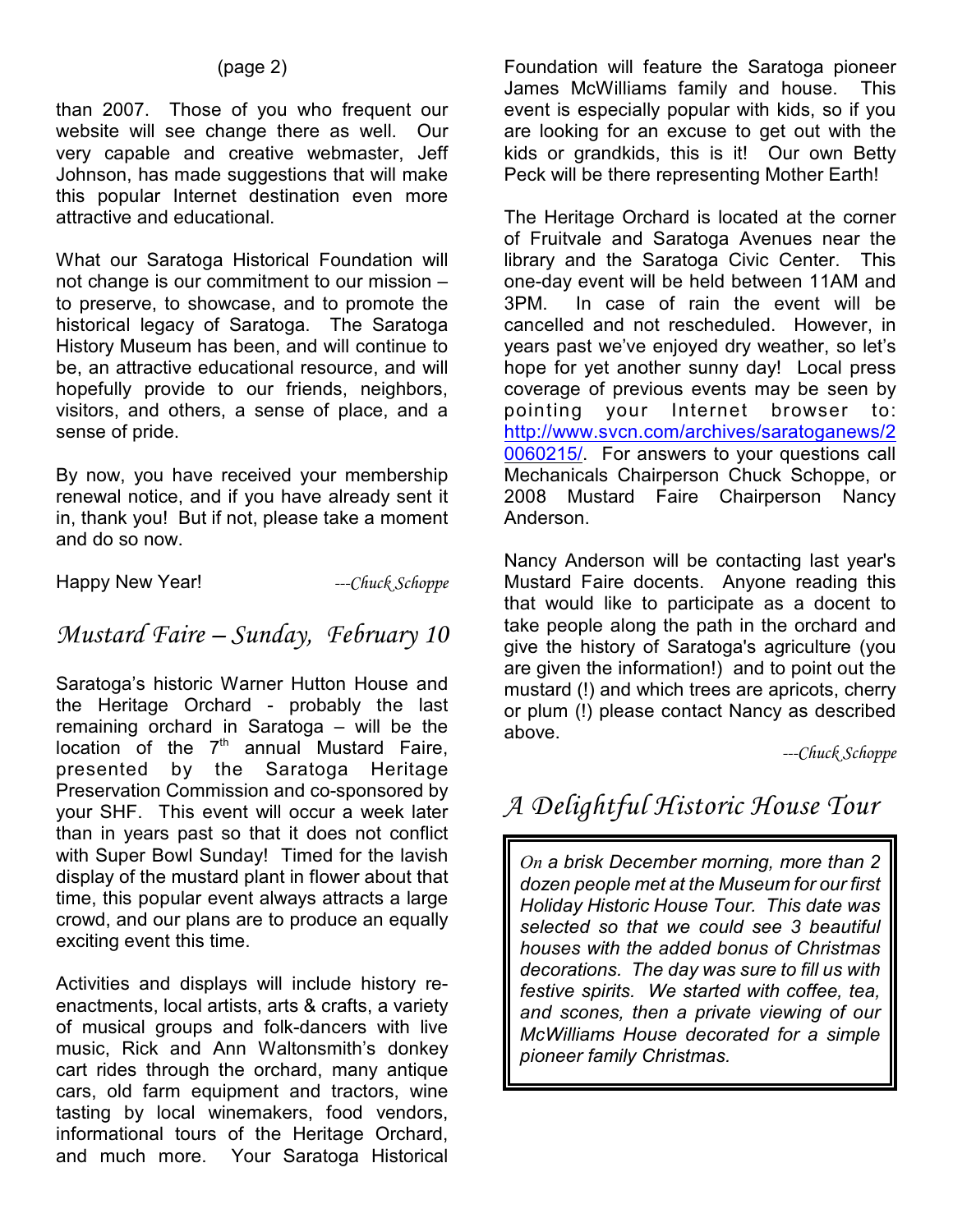We boarded the bus filled with excitement and headed for the Patterson House at Ardenwood, a stately Queen Anne nestled in a large grove of trees, built in 1889. We were warmly welcomed by docents in vintage-style attire. We heard about the history of the house and farm, and the fascinating people who had lived there. The Christmas decorations exceeded our expectations. A few people purchased items to bring home as mementos. This was a wonderful start to our day's adventure.

From there we headed to the Shinn house in Fremont, a Victorian-style farmhouse with Bavarian accents, built in 1876. We toured this farmhouse, again with wonderfully costumed docents. After viewing both floors and learning about the family, we enjoyed a wonderful luncheon, complete with gingerbread and peppermint tea. Our tummies were full, so we headed for the gift shop! Almost everyone found a treasure or two to take home.

Our final stop was at the McConaghy Estate in Hayward, built in 1886. This lovely 12-room Victorian was filled with vintage decorations in every room, hall, and landing. While many of the women enjoyed the gift shop after the tour, most of the men headed for the carriage house. We saw the mill within the carriage house, along with the horse stalls, buggies, farm equipment and tools. The worn floorboards added to the sense of history we felt all day.

Everyone agreed that it was wonderful day, and all want to go if we plan another tour in the spring. And the best part, in addition to having fun, was the satisfaction that we contributed to the McWilliams House project for 2008.

Special thanks go to McWilliams House Committee Co-chair Marilyn Marchetti for making all the arrangements and our early morning coffee and tea, and to Committee members Linda Benenati and Judy Moring for the tasty scones and festive table presentation.

*—Peggy Schoppe, McWilliams House Committee Co-chair*

#### *What Visitors Say About the McWilliams House*

As Exhibits Chair and Co-Chair of the McWilliams House Committee, the biggest reward for me was to see the reaction from our donors when they first viewed the furnished McWilliams House. During the set-up and at our Donor Reception, several of these generous people had tears in their eyes when they saw how we displayed their family treasures in telling the McWilliams family story. They appreciated how their donations were utilized and they felt that their ancestors were honored by their contributions to our house museum.

Our Committee's goal was to make the house look as though the McWilliams family had just stepped out for a few minutes, and we have been told that this is exactly how the house looks and feels. That is the ultimate reward for the fantastic work done by the Committee: Co-Chair Marilyn Marchetti, Linda Benenati, Judy Moring, and Linda Williamson. When you see these ladies, please thank them for their hard work and a job exceedingly well done.

We have had our first 2 groups of children visit the McWilliams House, a Brownie Troop and a third grade class. We have an adult history group scheduled in January, and 3 more elementary classes!

The third grade teacher sent the following comments:

*" . . . I just wanted to let you know how much we enjoyed the field trip to the Saratoga History Museum today. I only had a short time to poll the students on their favorite things about the trip. Of course, ALL the games made the list! But in addition, they brought up these items: the 1870's school, ice boxes, chamber pots, rope-making, quiet parlor games, making your own dolls, candles/mold, iron stove, the number of kids sleeping in one bed, living without electricity, your enthusiastic docents, washing your face without a sink, and curtsying to the teacher!"*

*"All of the parents commented that they thought the trip was wonderful, and how they*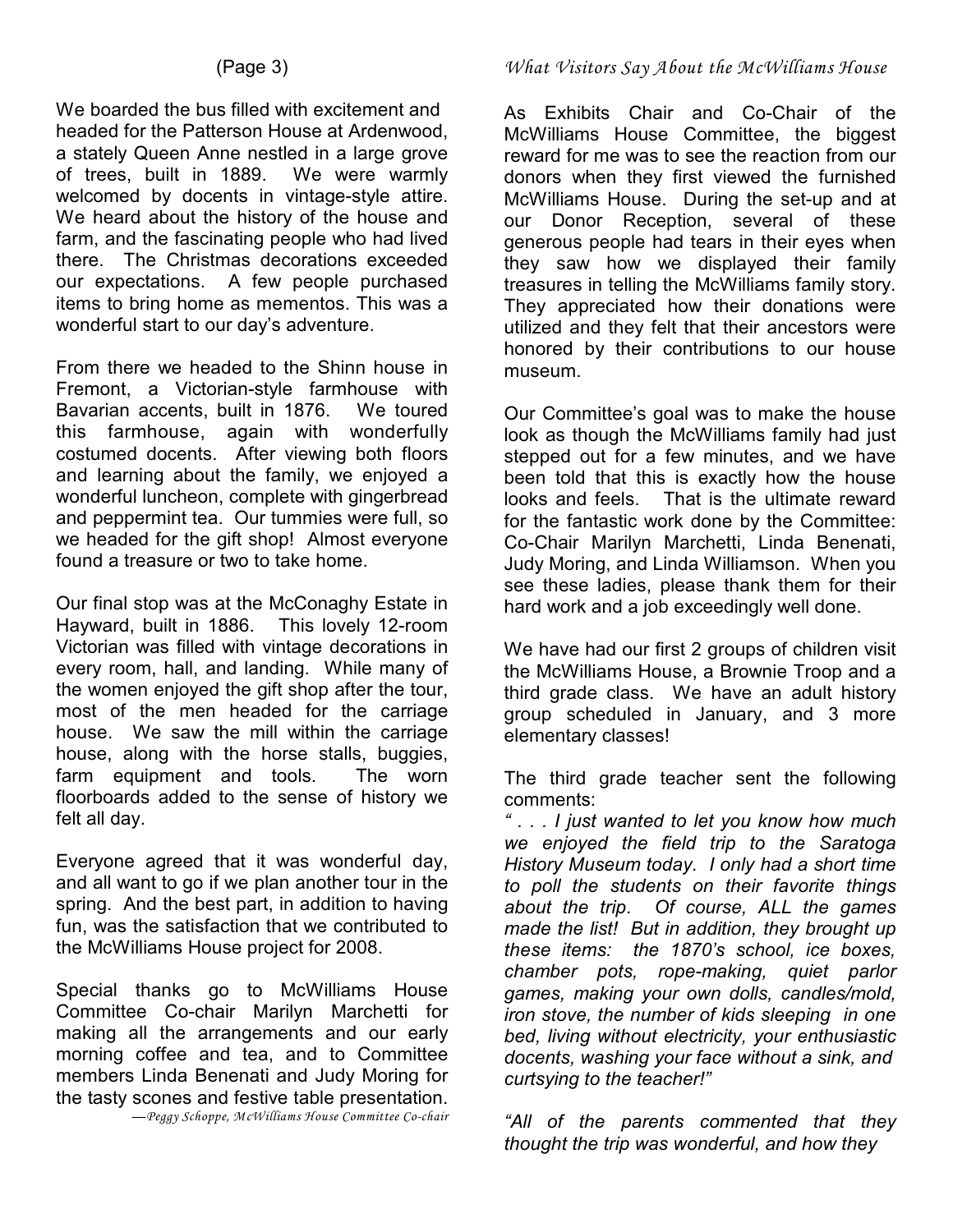#### (Page 4)

*never knew about a museum in Saratoga. From a teacher's point of view, I also thought it was a fantastic learning experience that made many connections to what is in our curriculum. I can't even think of any suggestions!"* 

*"I did send an email to teachers in our district in schools bordering Saratoga and sent them some pictures from our visit. Hopefully you will get some inquiries from other Cupertino teachers. You really have great programs to offer."* 

Special acknowledgment must go to Education Director Linda Hagelin and the Education Docents for creating an outstanding program. They are doing an outstanding job with our young visitors to the McWilliams House!

One very surprising comment came from a man who visited the house during the Village Open House in November. He said he felt like he just stepped into his grandparents' home, and that it even smelled the same. He smiled through his visit, with tears in his eyes at the happy memories the house brought back to him.

*---Peggy Schoppe, Exhibits Chair and McWilliams House Furnishings Co-Chair*

### *McWilliams House Charm Available*

*Jewelry designer Ann Johnson has completed the latest release in the Saratoga Heritage Jewelry Collection. The newly restored McWilliams House is available as a silver charm to add to your bracelet or to wear as a pendant, and a lapel pin. Prices are still only \$25 for non-members or \$22.50 for SHF members.*

*Please visit the Saratoga History Museum Shop and see all the wonderful new items*

*---Peggy Schoppe, Museum Shop Manager*

#### *Museum Director's Recent Activities*

The greatest accomplishment for the year was the realization of an important milestone for the

Foundation, re-opening the McWilliams House. Guests at the Grand Re-opening included the mayor of Saratoga, Aileen Kao along with several council members, the Saratoga city manager and Santa Clara County Supervisor Liz Kniss, representing the county agency that provided the grant money to do the restoration work. Architect Warren Heid helped cut the ribbon.

Special thanks should go to Chuck and Peggy Schoppe for making this happen on schedule, and for orchestrating both a donor's reception and an opening celebration that attracted hundreds of visitors. Chuck's calliope was a big hit.

**Donations:** We have received copies of video stories about Saratoga that were prepared by Mercury-News photographer Jim Gensheimer as part of a special feature on Saratoga that ran in September of this year. Jim has been a resident of Saratoga for many years, so the films are a very special tribute to his home town. Willys and Betty Peck are featured in one segment, as Willys reads a poem that he wrote to Betty.

**Facilities:** We have seen several contractors come to look at the trenching project between the McWilliams House and the Museum, but another month has passed with no progress toward getting the conduit for the alarm system installed. The City keeps assuring us that trenching and installation are imminent.

Board Member Jim Sorden has installed additional lighting in the Resource Center, the garden and the exterior. Thank you Jim, for the much needed illumination.

**Keys:** It took some work, but we think we have finally identified and tagged all of the appropriate keys for the Museum, the McWilliams House and the various display cases. We have also rounded up all of the keys that are outdated and ready for disposal, so they will not confuse us any more.

The keys are all tagged and hung on a rack so that they can be retrieved by the Board members or docents as needed. While this key arrangement is not an optimum solution, it does get us organized a bit better.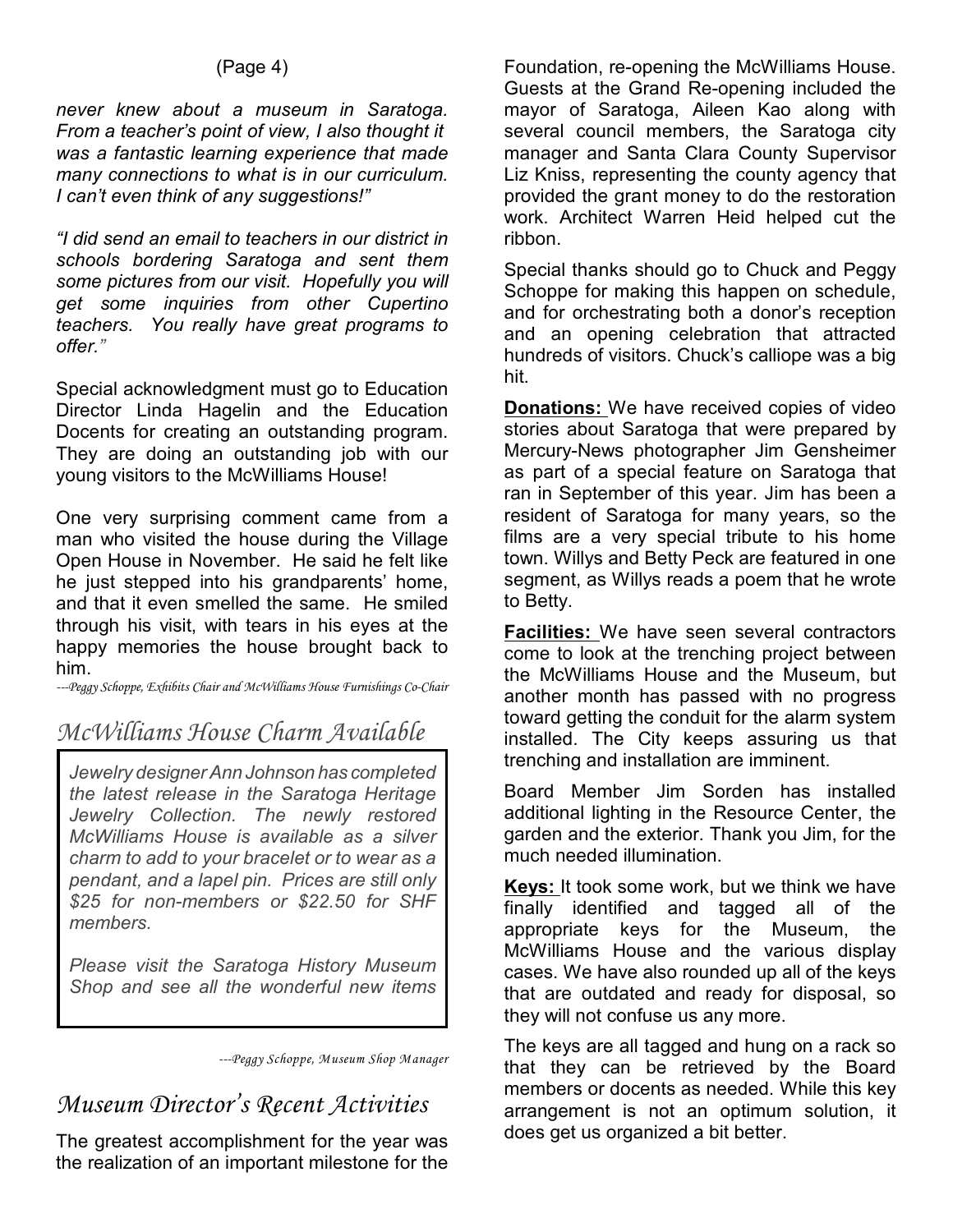#### (Page 5)

**Volunteers:** We have had several students from Mr. Torrens' class in to help us, and I anticipate something of a rush toward the end of the year as the semester ends. We are averaging one a weekend, and they have been very helpful with the filing and other archival organization.

In addition, we have two adult volunteers who are working on two very different projects and exciting projects. Artist Ginny Sampson has been working on some illustrations for a children's story that the late Louise Cooper liked to tell. Louise told about a cat that liked to go fishing for goldfish in the pond under the Memorial Arch. Louise's mother offered to take the cat to the ranch, a good five miles away from town on Mt. Eden Road. The smart cat was back fishing a day later.

When the drawings are completed, the story and drawings can go on our website along with the story of Peeper. This will be a Saratoga story that local teachers can download.

A second volunteer, Katie Alexander, will be working with our historic photos for a regular feature in the Saratoga News. Editor Dick Sparrer contacted us some months ago with a request that we do this type of feature, and we now have someone who is interested in putting this together for us.

And finally, it is with sadness that we report the passing of a very colorful Saratoga resident and donor, Steffi Abbott Sims. Steffi donated a number of items to the Museum including our antique dress form, an original telephone, and several of her fabulous dresses that she wore to Montalvo events. A large number of her household items were also donated for our "tag sale" which netted us several thousand dollars, thanks to her largesse.

*---Historically Yours, April Halberstadt*